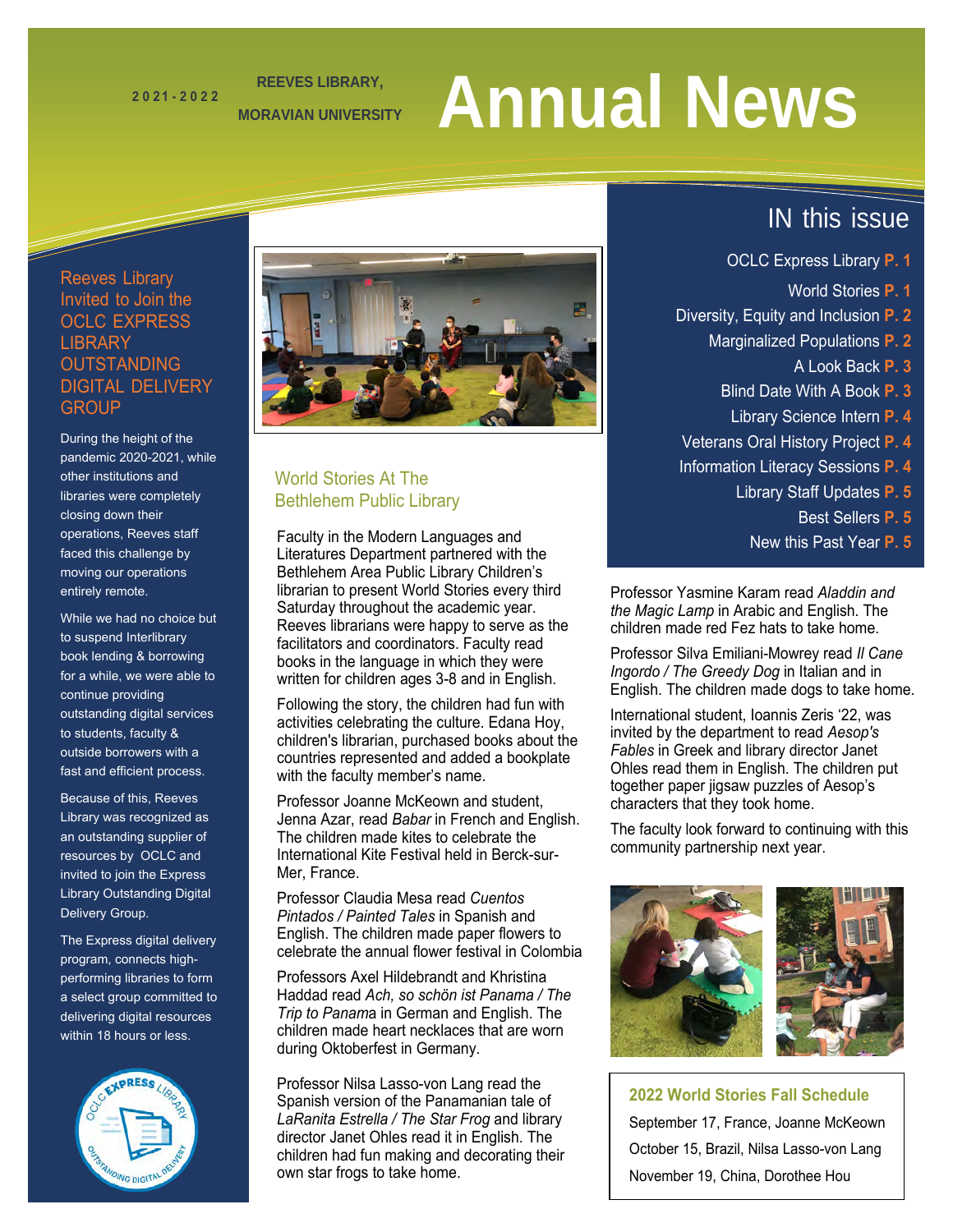## *Librarians from Marginalized Populations Improve Library Services Librarians from Marginalized Populations Improve Library Services*

## Diversity, Equity and **Inclusion**



Rev. Dr. James Lawson

On the evening of March 30th, we premiered a collaboration with our colleagues in Diversity, Equity and Inclusion with a Civil Rights series. The informal talk held by the HUB's fireplace featured a 2015 talk given at Moravian College by Rev. Dr. James Lawson titled *Where Do We Go From Here.*

Rayah Levy, Public Services Librarian, introduced the panelists, Rabbi Sholomo Levy and Dr. Robert Mayer. The event was well attended by students, both in-person and via Zoom.

The focus of the speech was on community building. Dr. Christopher Hunt, VP and Dean for Equity and Inclusion facilitated an engaging conversation with the attendees and panelists.

This series will continue during the next academic year.

Professor Robert LaRue invited us to participate in the Africana Footprints series with a talk given in September 2021. In their research Cory Dieterly and Janet Ohles came across some amazing librarians who have made significant contributions to our disciplines. Here are a few individuals with whom we became acquainted:



*Dorothy B. Porter,* 1905-1995. Mrs. Porter received her B.A. from Howard University and went on to become the first Black graduate of the Columbia University Master in Library Science program. She built the Moorland-Spingarn Research Center at Howard University, a leading center for black history and culture. In the 1930s the Dewey Classification System catalogued Black authors under slavery or colonialism. Mrs. Porter classified works by genre or author, changing the existing racial bias. Her language aptitude and multilingualism resulted in a collection of materials highlighting contributions of black individuals from around the world. More information is available from this Smithsonian article: https://www.smithsonianmag.com/history/ [remembering-howard-university-librarian-who-decolonized-way](https://www.smithsonianmag.com/history/remembering-howard-university-librarian-who-decolonized-way-books-were-catalogued-180970890/)books-were-catalogued-180970890/

*E.J. Josey,* 1924-2009. Dr. Jo[sey was a very charism](http://www.moravian.edu/special-collections/civil-rights)atic individual whose personable nature and love of all peoples rendered him a powerful force and activist leader in both the library field and the larger society. In 1964 he drafted a resolution at the American Library Association national conference that forced the association to disallow membership to state chapters who banned black librarians from their membership. The resolution was passed at that conference. He was also the cofounder of the Black Caucus of the American Library Association and mentor to many of today's librarians. You can read more [about this amazing man here, https://ebookcentral.proquest.com/](https://ebookcentral.proquest.com/lib/moravianlibrary-ebooks/detail.action?docID=6031771) lib/moravianlibrary-ebooks/detail.action?docID=6031771





*Carla Hayden,* 1952–. Dr. Hayden is the first African American and the first female to hold the office of Librarian of Congress, the highest position attainable in the library profession. She began her career as a children's librarian in Chicago, reading stories to children with autism. Dr. Hayden earned national recognition in 2015 when as director of the Baltimore Public Library system she kept the libraries open during the protests following the death of Freddie Gray. During her tenure overseeing the 22 library system, she increased the number of computers available to the public, expanded broadband access, expanded the e-Book collection, and included a robotics lab for teens in the renovation plan.

Reeves librarians are happy to partner with other departments in moving the university toward a diverse institution that respects all peoples from all races, religions, ethnicities, and cultural groups.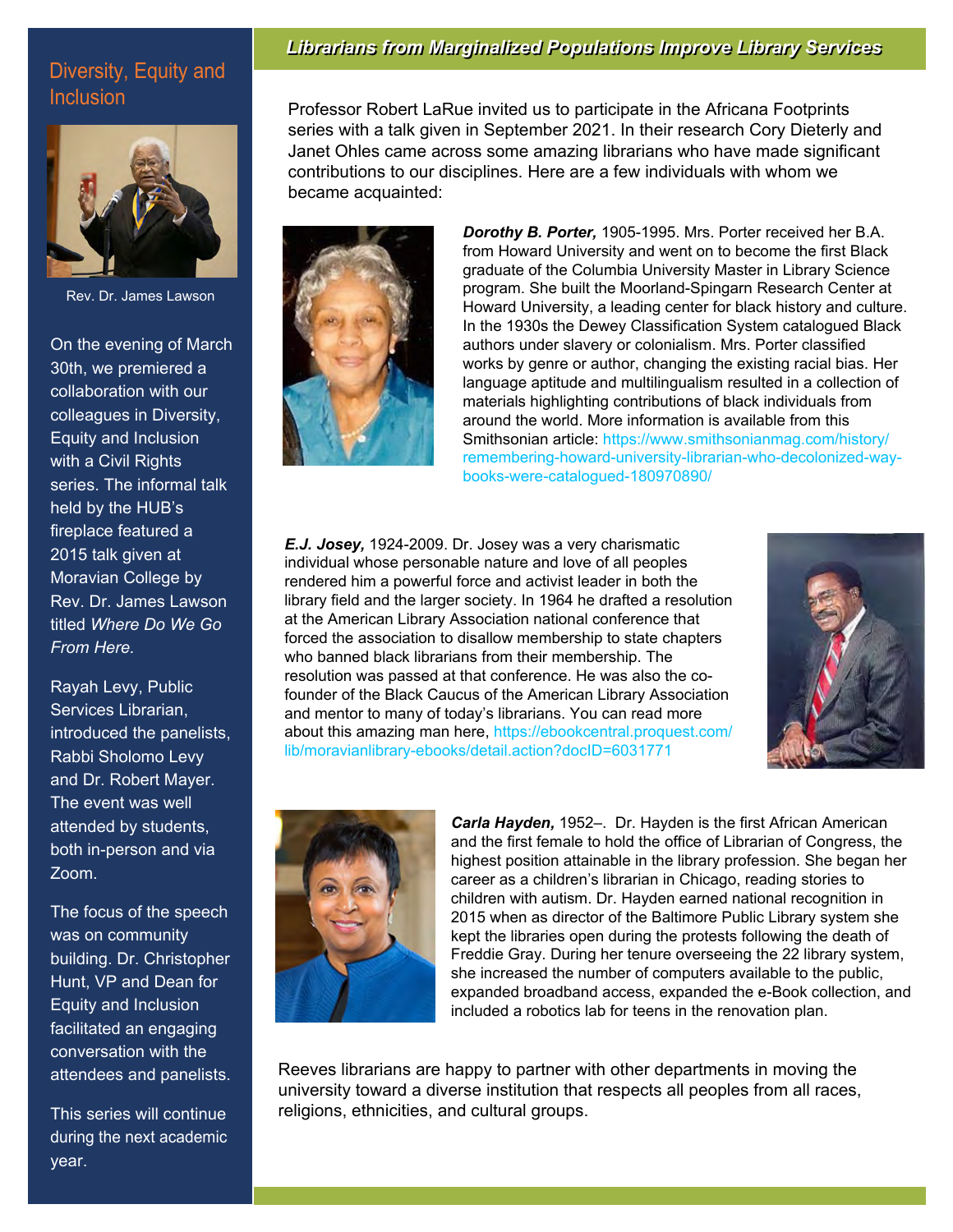# *A Look Back at Programs and Exhibits Organized this Year by Reeves Library's Archives and Special Collections*



It was a busy year for the Archives and Special Collections of Reeves Library, with several programs and exhibits organized and hosted for the Moravian Community. During fall 2021, in partnership with In-Focus, a small exhibit and online guide were created highlighting the works and contributions of poet/author Audre Lorde, the 2021-2022 In-Focus author.

The recent addition of the "Eric Ruskoski Collection" to the Library includes rare and autographed books as well as early prints by the famous American poet Walt Whitman. An exhibit and research guide around the life and works of Walt Whitman are available from the library's homepage. To help further publicize the exhibit and promote appreciation of Whitman's work, Dr. Theresa Dougal colead a poetry reading and discussion with Cory that was well attended.

The archives partnered with public services librarian, Rayah Levy in March for a presentation sponsored by Friends of Reeves Library titled, "Community Archives: Two African American Women, Their Differences & the Thread That Binds."

Rayah compared the lives of author Gloria Naylor and local activist Esther Lee, and shared her insights from working with both archival collections. This presentation also addressed questions relating to archival appraisal and the need to preserve marginalized voices in our communities.

During Founder's Week, archivist Cory Dieterly welcomed back Moravian Alums for a guided "Return and Learn" tour of the exhibit, "Moravian Seminary and College for Women: Three Centuries of History." This exhibit was made possible with a generous gift from Mr. Jodi Miller, was designed by Heather Reinert in 2019, and is now on permanent display on the first floor of the Brethren's House.



Theodore Smith did a student internship in the archives during the spring semester, focusing on the 30th anniversary of author Kurt Vonnegut Jr.'s visit to Moravian in 1992. He was tasked with creating an exhibit about the author, drawing on materials from the University Archives and autographed books from the Library's Rare Books Collection.

Theodore also created an online research guide to aid others doing research on Vonnegut and organized a public film screening in Prosser Auditorium of the recently released documentary, "Kurt Vonnegut: Unstuck in Time." Theodore's exhibit on Vonnegut will be on display in the lower level of Reeves Library until December 2022. The new Vonnegut documentary can be checked out from our library.

## **Blind Date With A Book**



The Literary Club held Blind Date with a Book on Valentine's Day! Books were wrapped in decorative paper with a one sentence description. The author, cover design, and title were all a mystery -- it was a great opportunity to give something different a chance! It was gratifying to see that many of these books were checked out.



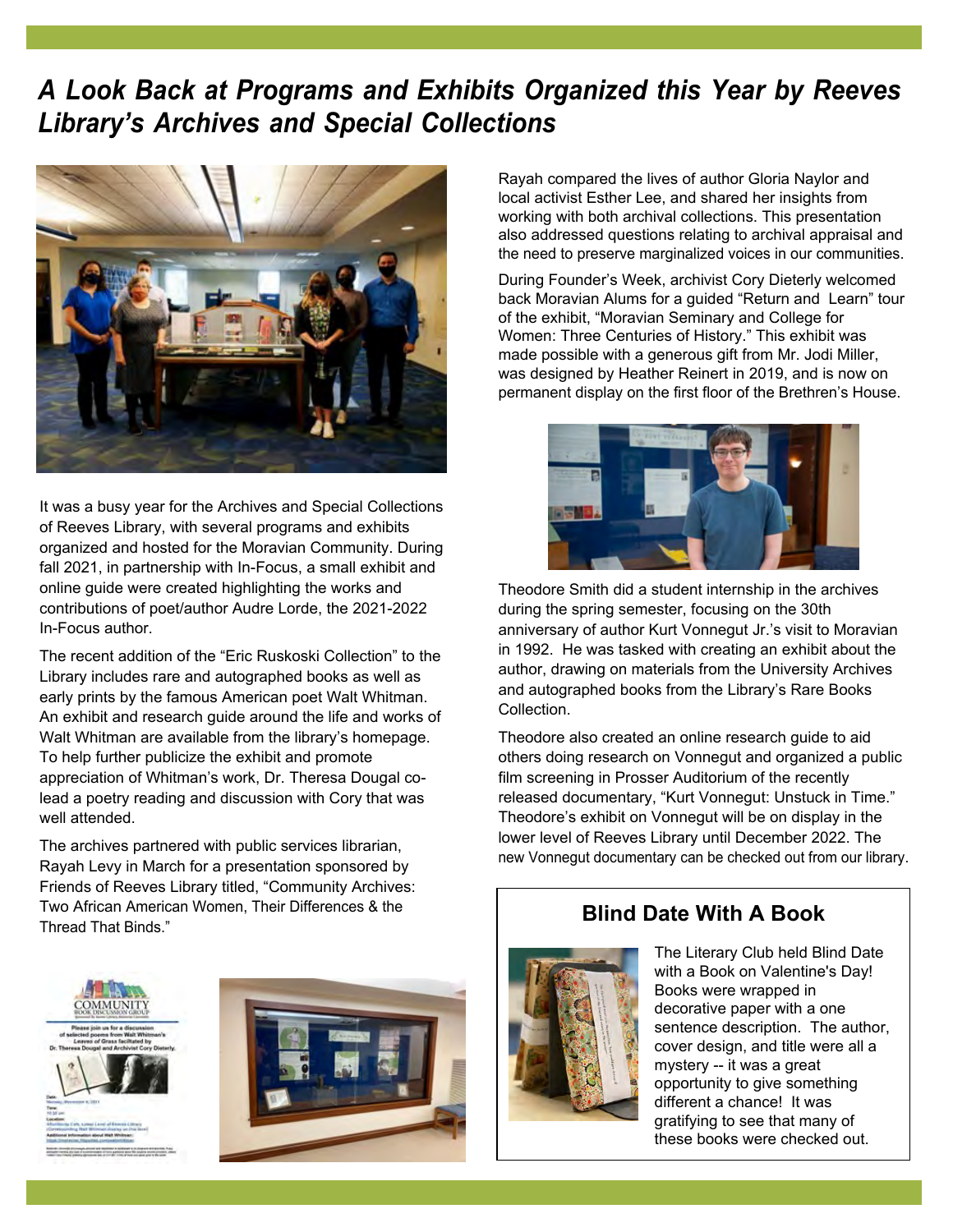

#### **Derrick Achey '19 Library Science Intern**

Alum Derrick Achey joined us as a library science intern during his final semester working on a Master's in Library Science from Syracuse University. Derrick participated in our information literacy efforts by constructing research guides, editing research tutorials, and covering both chat and in-person reference. His undergraduate coursework in public health was evident in the quality of the exhibit and online guide for the library's spring InFocus display on Health and Justice. He curated a collection of books that highlight the eight dimensions of wellness: emotional, environmental, physical, spiritual, financial, social, occupational, and intellectual. This exhibit also provided materials that explored the intersectionalities of health, race, and culture.

#### **Veterans Oral History Project Shared with the Library of Congress**

Pam Johnson led an interdepartmental team on oral histories of Moravian alums who are veterans. The premier of the exhibit was held on the main floor of Reeves Library on Veterans Day, November 11, 2021. Although she retired at the end of 2021, Pam agreed to work on gathering the requisite paperwork to submit this collection to the Library of Congress (LOC) as part of their national veteran's oral history project. Nine of our Moravian veterans' stories were sent to LOC this spring. Each of these veteran alumni will have a biographical and history summary record.



#### **INFORMATION LITERACY SESSIONS**

During the past academic year the librarians led research and information literacy sessions for undergraduate and graduate students in the humanities, social sciences, and natural and health sciences. We empower students with life-long literacy through ongoing scaffolding in departments and programs -- incrementally addressing varied types of literacies: research skills, critical thinking, digital literacy, data literacy, social literacy, structures of power in information, and more. Please contact Kim Demyan to discuss research and information literacy sessions for your classes.